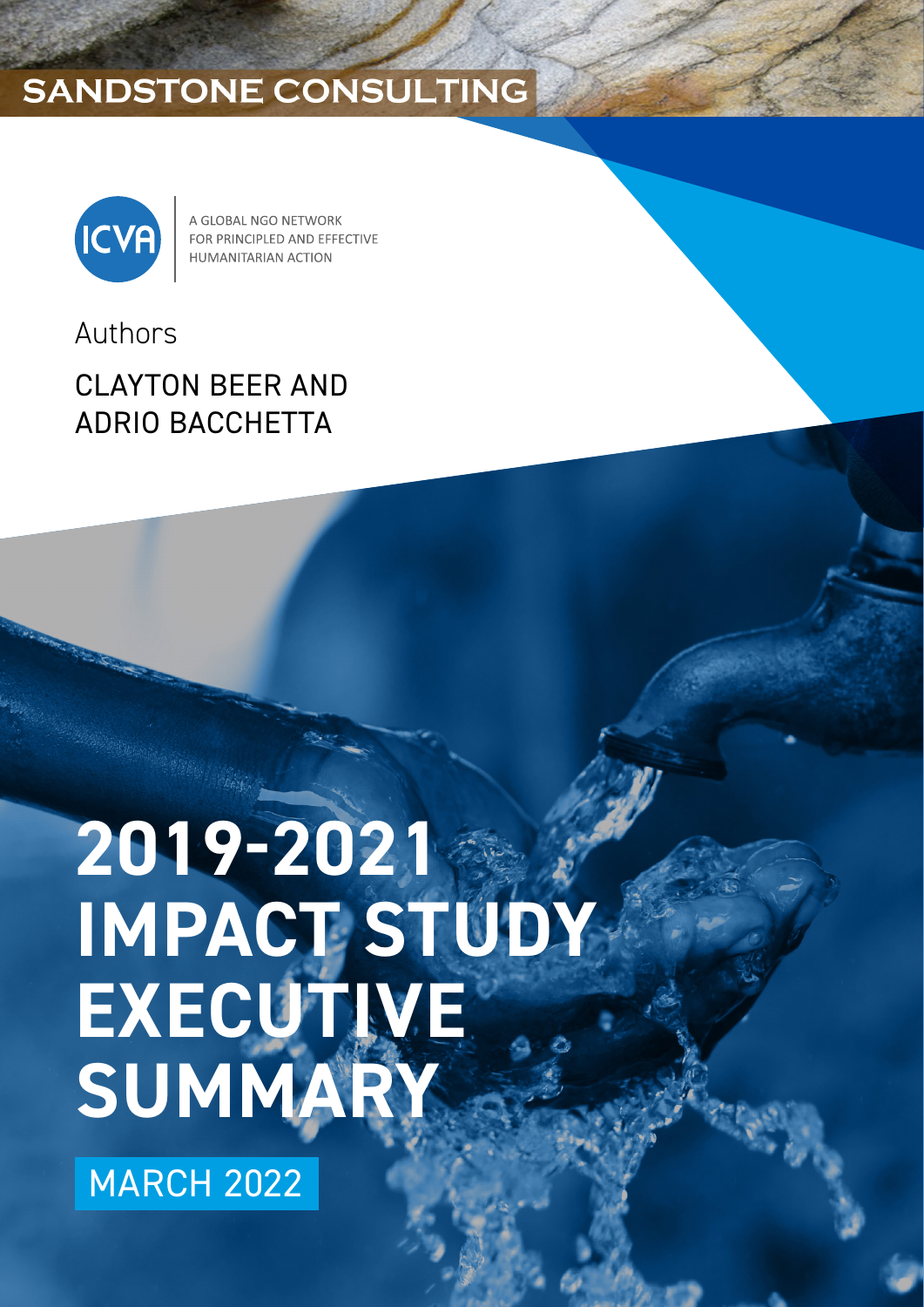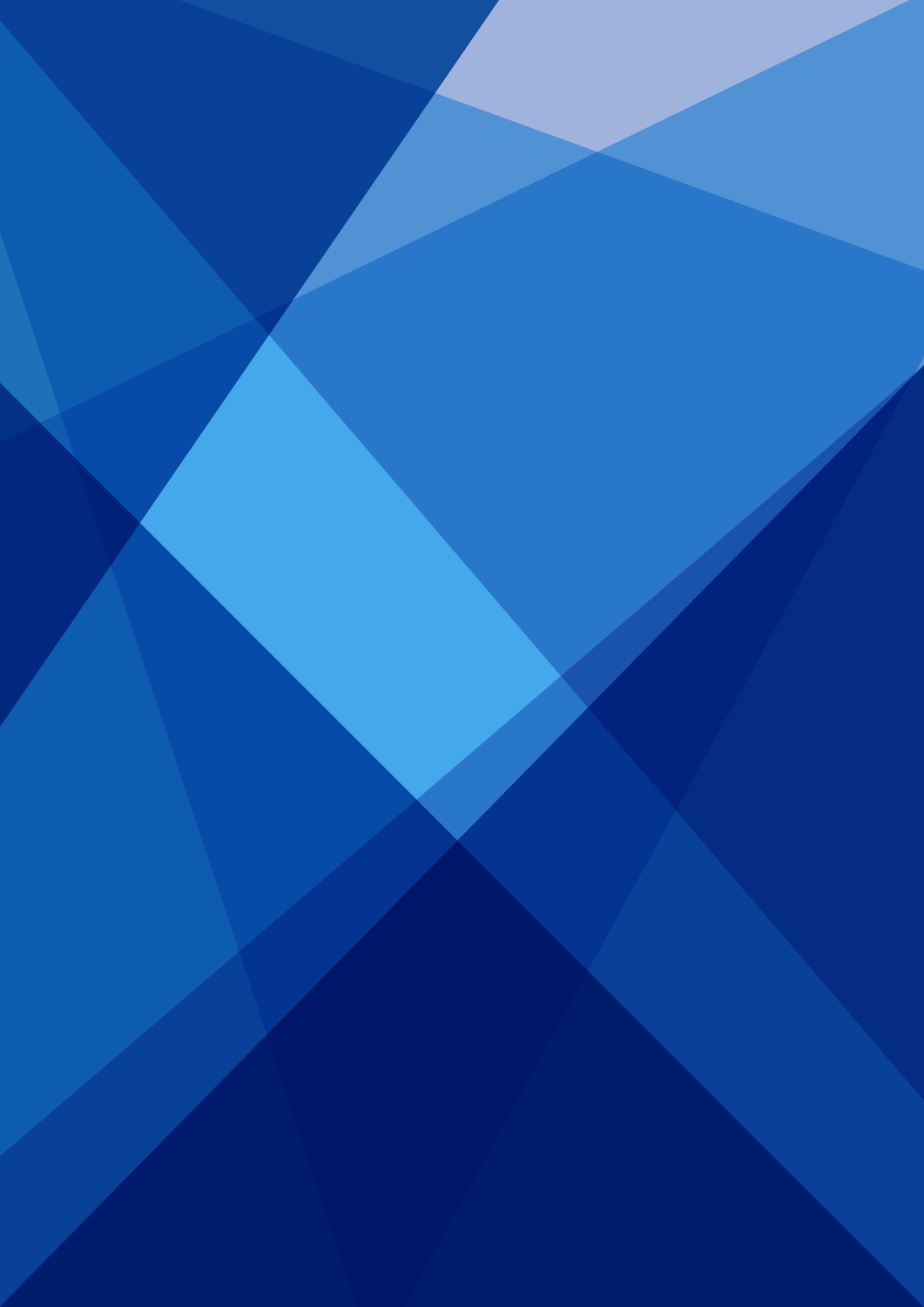## **Contents**

| <b>Executive Summary</b>                 | 4  |
|------------------------------------------|----|
| <b>Focus Areas</b>                       | 4  |
| <b>Findings</b>                          | 5  |
| <b>ICVA's Added-Value</b>                | 6  |
| <b>Strategic Points of Consideration</b> | 8  |
| Conclusion                               | 9  |
| <b>Looking Forward</b>                   | 10 |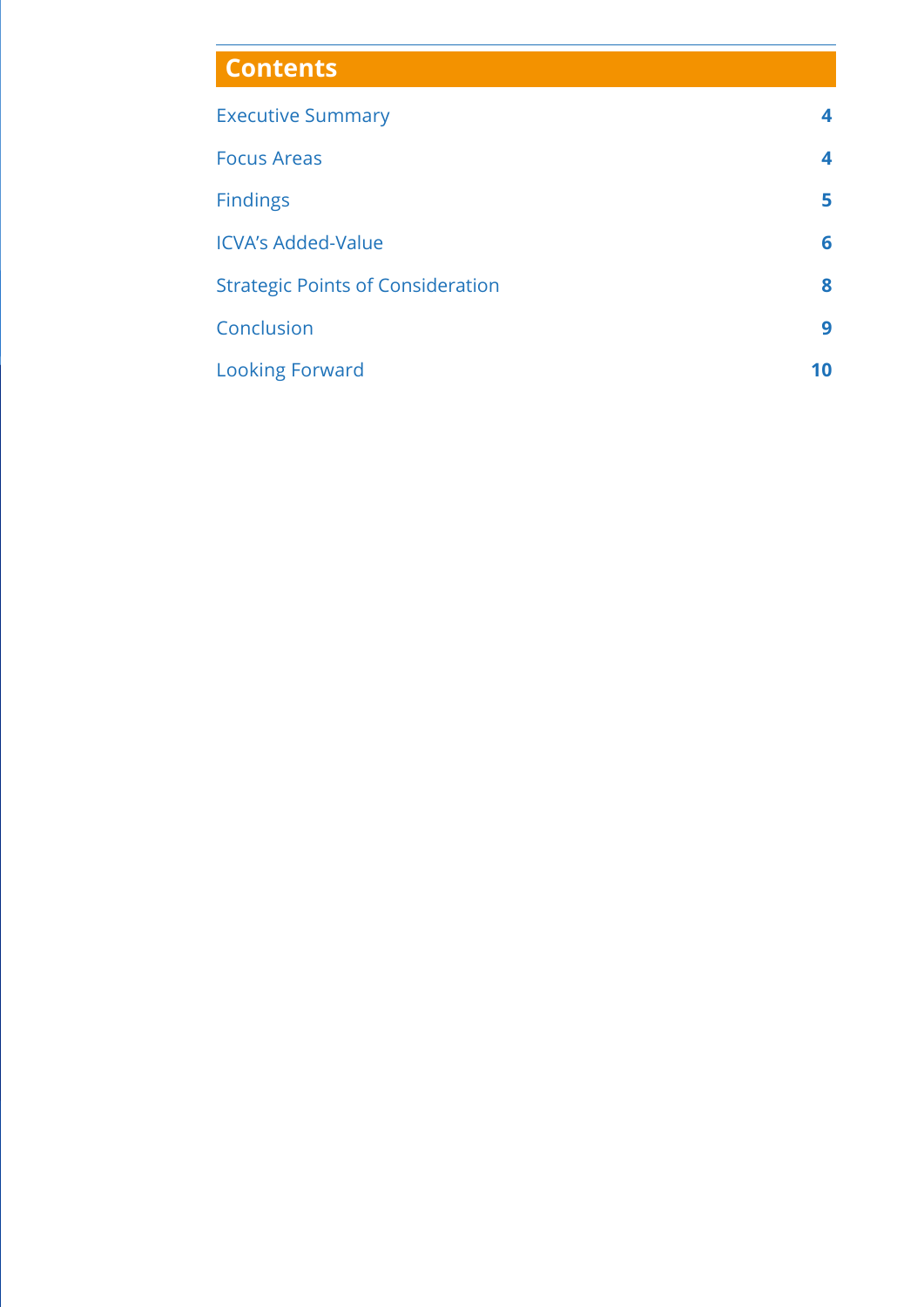### **Executive Summary**

#### **Introduction**

The purpose of this impact study is to take stock of the impact ICVA has achieved over the course of its 2019-2021 Strategy. The key question being investigated is "What has been the impact of ICVA's efforts in influencing and amplifying NGO *perspectives in humanitarian dialogue and policies across each of the four selected focus areas and other issues arising for the period 2019-2021?* The methodology comprised a document review, interviews with selected stakeholders, and a review of the substantial existing data from ICVA's recent 2030 strategy consultations with members. This report builds on the findings of the mid-strategy study conducted in January-March 2021 by Sandstone Consulting.

#### **Background**

ICVA's vision is *'A world in which crisis-affected populations are effectively protected, assisted and enabled to rebuild their lives and livelihoods with dignity'*. Their mission statement positions ICVA as *'A global network of non-governmental organisations whose mission is to make humanitarian action more principled and effective by working collectively and independently to influence policy and practice'*.

ICVA's 2019-2021 strategy is concisely framed under five ways of working (*Analyzing & Explaining; Connecting; Convening; �nfluencing & Advocating; Supporting*) and four focus areas (*Forced Migration; Coordination; Financing; Navigating Change / Cross-Cutting �ssues*). This strategic period was initiated after significant turnover in senior positions in ICVA, including at the level of Executive Director and other leaders. Since 2018, the staffing has grown from 13 to 26 FTEs, with particular investment at the regional level which has grown from six to 11 FTEs and has expanded to include representation in Latin America and West Africa. There have been particular efforts to ensure diversity in the staffing strategy and working culture.

| <b>2021 Objectives</b>                                              |                                                                                                                                                                                                                                       |  |  |
|---------------------------------------------------------------------|---------------------------------------------------------------------------------------------------------------------------------------------------------------------------------------------------------------------------------------|--|--|
| <b>FORCED</b><br><b>MIGRATION</b>                                   | Improve protection, assistance and durable solutions for refugees, IDPs,<br>stateless persons and migrants in vulnerable situations                                                                                                   |  |  |
| <b>COORDINATION</b>                                                 | Strengthen the collective ability of NGOs to actively engaged in and influence<br>coordination mechanisms to ensure they are inclusive, contextualised and<br>provide effective assistance and protection to those affected by crises |  |  |
| <b>FINANCING</b>                                                    | Ensure humanitarian financing meets the needs of populations affected by<br>crises while ensuring adequate NGO access to principled, quality funding                                                                                  |  |  |
| <b>NAVIGATING</b><br><b>CHANGE, CROSS-</b><br><b>CUTTING ISSUES</b> | Ensure a dynamic support to NGOs in developing strategic thinking and<br>in navigating change while promoting humanitarian principles and the<br><b>Principles of Partnership</b>                                                     |  |  |

## **Focus Areas**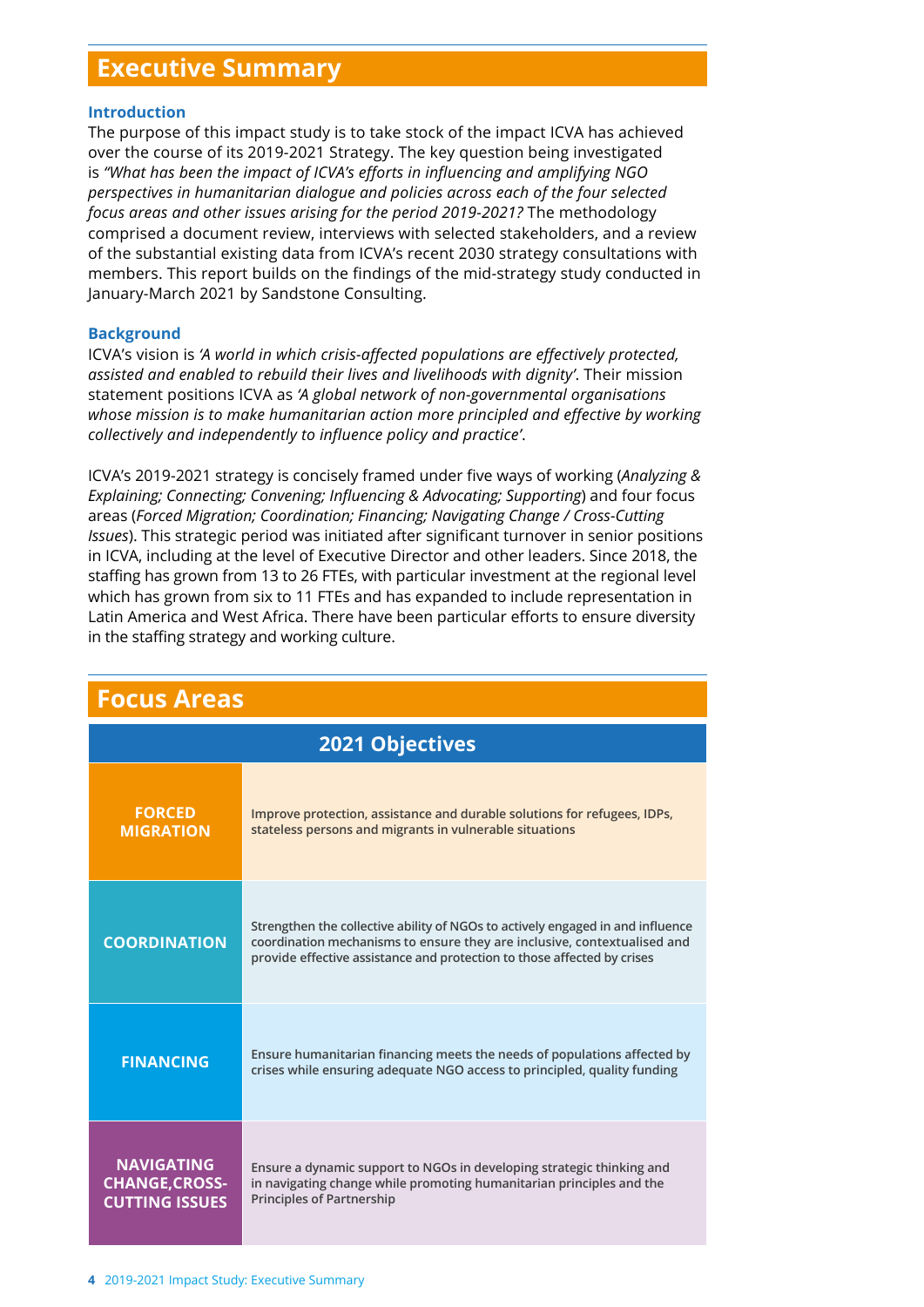| <b>5 WAYS OF WORKING</b>                      |                                                                                                                                                                                                                                                             |  |
|-----------------------------------------------|-------------------------------------------------------------------------------------------------------------------------------------------------------------------------------------------------------------------------------------------------------------|--|
| <b>ANALYZING</b><br>& EXPLAINING              | Producing, sharing and exchanging information, analyses, and learning<br>opportunities                                                                                                                                                                      |  |
| <b>CONVENING</b>                              | Facilitating, organising, and convening meetings, workshops, discussions<br>and debates for members to exchange experiences and information,<br>collaborate on common issues, leverage expertise and bring together<br>varying perspectives                 |  |
| <b>CONNECTING</b>                             | Facilitating increased NGO access to important stakeholders, including<br>multilateral partners (e.g. UN agencies and the World Bank), member<br>states, donors, regional bodies, the private sector, and other networks<br>outside the humanitarian sector |  |
| <b>INFLUENCING</b><br><b>&amp; ADVOCATING</b> | Ensuring a strong and multi-faceted NGO voice is reflected in key debates<br>and decision-making forums that affect humanitarian action                                                                                                                     |  |
| <b>SUPPORTING</b>                             | Strengthening the capacities of NGOs to engage in the humanitarian system                                                                                                                                                                                   |  |

## **Findings**

This impact study assessed the results and indicators associated with 49 discrete initiatives across the four focus areas. The study identified the following highlights of ICVA's impact for each focus area during 2019-2021:

#### **1. Forced Migration**

- **Global Refugee Forum (2019)**: ICVA played a leading coordination role and influenced the coherence of NGO pledges and also helped ensure a strong presence of national civil society representation
- **UNHCR Regional & Monthly Consultations (2020-2021)**: ICVA increased opportunities to contribute to and influence Forced Migration policies and practices, especially through ICVA's role as an interlocutor between UN bodies and NGOs and by catalysing collaboration across civil society (e.g., co-convening the Civil Society Action Committee)
- **High-Level Panel on Internal Displacement (2019-2021)**: ICVA successfully ensured NGOs were able to influence the process of drafting the HLP report (e.g., through convening meetings during the inception phase and through joint letters with InterAction to the UN Secretary General). ICVA continues to work on the follow up of the recommendations.

#### **2. Coordination**

- **IASC Architecture**: At the global level, ICVA spearheaded duty of care discussions in the IASC and elevated the issue of 'Localization' to a broader audience among the IASC Principals. Within the Emergency Directors Group (EDG), ICVA enabled NGOs (particularly national NGOs that do not have a presence at the global level) to raise critical issues from country to global level.
- **NGO Fora Support**: ICVA provided direct support, workshops, exchanges, and funding to NGO fora and networks to develop capacities and strengthen incountry NGO fora. This comprised 22 small grants awarded to NGO Fora and ongoing structured and ad-hoc support from ICVA Regional representative teams, benefitting 30 NGO Fora in 24 countries. ICVA's work included specialized support to NGO Fora in Complex Regional Settings such the Eastern and Horn of Africa project and the Syrian NGO Network Engagement and Partnership Programme. Through partnership with UNDP Syria, 12 Syrian networks based in Gaziantep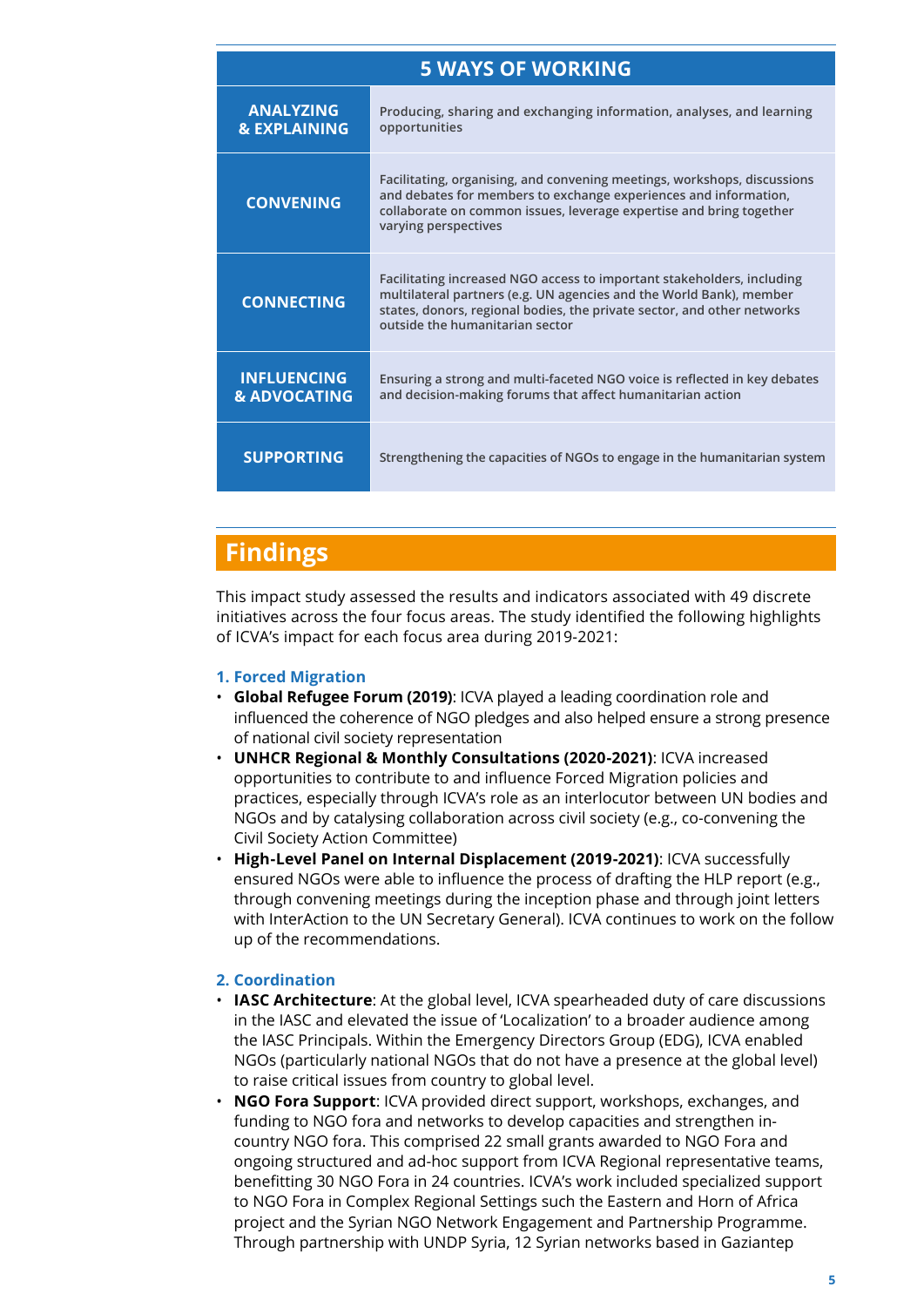have received training from ICVA. Other achievements include the national level strengthening of NGO Fora humanitarian advocacy capacity and mobilizing NGO Fora to ensure access to COVID-19 vaccines.

#### **3. Financing**

- **Grand Bargain and Grand Bargain 2.0**: ICVA influenced the Grand Bargain implementation through its role as co-convener of the work-stream to harmonize and simplify donor reporting requirements via the "8+3 template" for narrative reporting and continues to work in shaping the framework for the Grand Bargain 2.0.
- **Results Group 5**: Mobilized ICVA members to contribute to obtaining greater donor flexibility during the COVID crisis which unlocked NGO access to funding made available through the COVID-19 Global Humanitarian Response Plan.

#### **Navigating Change / Cross-Cutting Issues**

- **Climate and Environment Charter for Humanitarian Organisations (2021)**: ICVA was instrumental in developing and advocating for adoption of the charter to guide the efforts of humanitarians in relation to limiting the impacts of climate change and environmental degradation on communities and reducing their own environmental footprint. Due to ICVA's convening power and taking the lead on supporting NGOs to better understand climate change and environment impacts, donors and partners alike have engaged more on the topic through the consultations of NGOs. ICVA has followed up to assist members in the implementation of the Charter (e.g., through the 2021 Learning stream dedicated to sharing tools and experiences across members in how the charter can be applied).
- **Publications and Webinars (2019-2021)**: ICVA provided quality analysis and content to increase NGO understanding on key topics (e.g., humanitarian-peace-development nexus, COVID-19 response), through more than 10 publications and 4 learning streams all made available as public goods.
- **Multi-year Funding to Sustain the PSEA community Outreach and Communications Fund**: Managed by ICVA (in collaboration with inter-agency support groups) this fund supports the work of local NGOs in preventing situations of sexual exploitation and abuse by ensuring all affected people know that humanitarian assistance is never conditional on transactions or exchanges of any kind. 34 grants were awarded in 2020 and 2021.
- **Annual Conferences (2019-2021)**: Brought diverse NGOs together to share peerto-peer experiences, challenges, lessons learnt and good practices to drive action, policy development, and partnerships in the featured topics, adapting the annual conference format to a virtual model which has broadened participation.

A high-level analysis of ICVA added value was presented in the mid-strategy review performed by Sandstone Consulting, drawing from data collected and from the ICVA 2030 consultations. This analysis is summarized below:

## **ICVA's Added-Value**

- ICVA is clearly recognized and valued as an established and respected humanitarian network.
- ICVA is perceived as having a strong legitimacy in its positions and actions due to the diversity of its network and the visible efforts to channel the voices of NGOs in ICVA's interactions and representation.
- ICVA being a conduit for diverse voices is a strength, showing that ICVA listens to Members.
- ICVA has actively positioned itself as a collaborator rather than competitor with other major networks.
- ICVA brings unique value through its role, relationships, composition and selected areas of expertise in a manner which is complementary to other networks and its members.
- ICVA has actively increased the degree to which it draws on Member competence, capacity and legitimacy to improve collaboration and reduce dependency on the secretariat.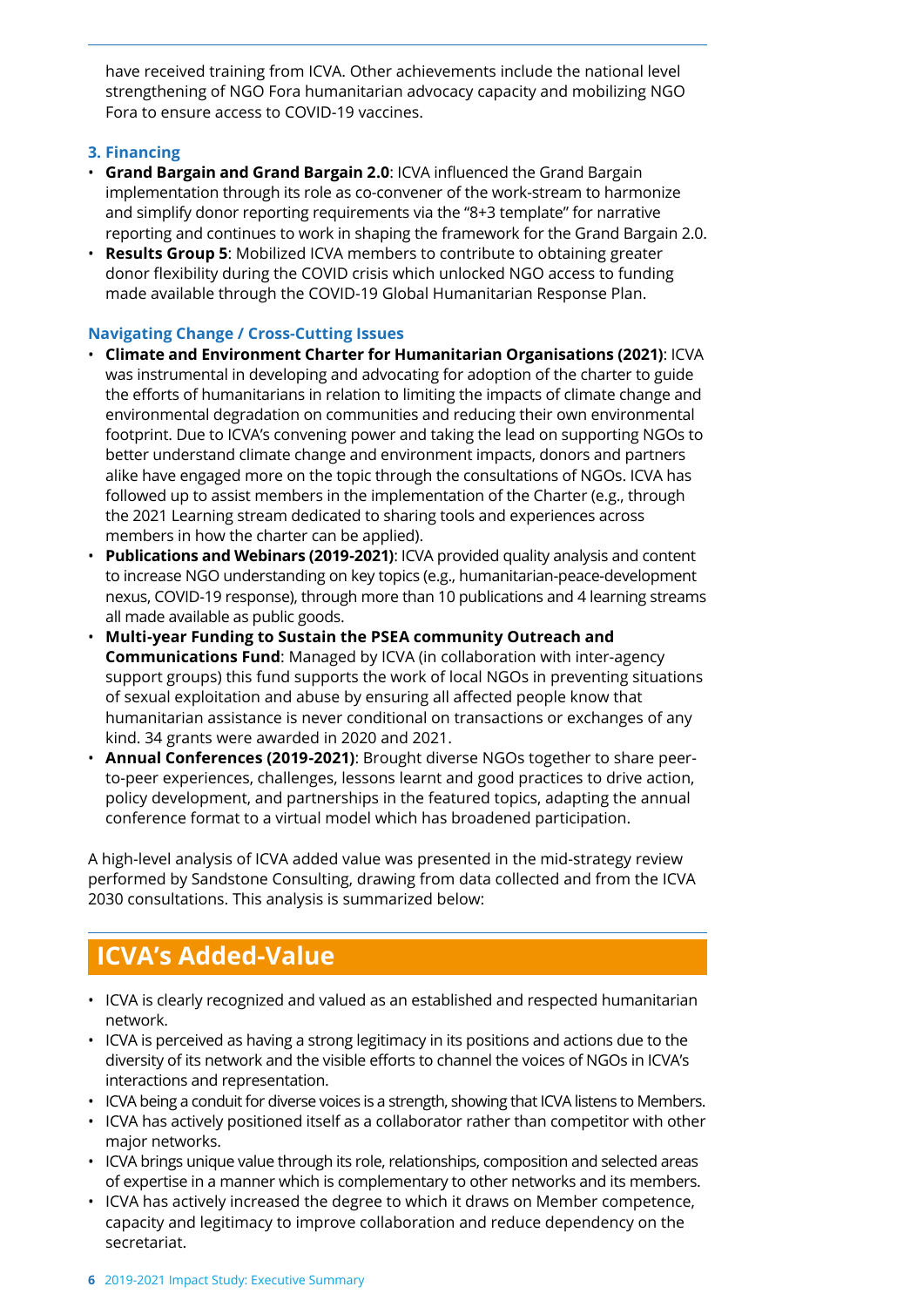- The ICVA Secretariat has made efforts to cross beyond NGO action to link with Private Sector actors, responding to changes in the nature of actors providing humanitarian response.
- While ICVA Members are prioritized as partners and sources for input, ICVA's webinars, publications, and events are all designed to be public goods, open to all.
- Support to NGO Fora has been tailored to create an environment for partners and members to enhance capacity and expand engagement opportunities.
- During the COVID-19 crisis ICVA demonstrated flexibility and agility in how it adapted its plans, action and support. This was exhibited both internally and in how ICVA integrated COVID related initiatives in its work.
- ICVA has created value by engaging in initiatives to explore the changing nature of the Humanitarian System and how it needs to change to become more effective.

#### **Relevance of the Focus Areas**

• ICVA's selection of focus areas for 2019-2021 are strongly supported by the Membership, as indicated through the ICVA 2030 strategy development process interviews, survey and workshops.

#### **Role of ICVA's Regional Hubs**

- ICVA's investment at the Regional Level has been a force multiplier for ICVA's ambitions to better link local to global and vice versa.
- There is more work to be done, but they have made progress in adapting regional topics and dynamics to the local context.
- The success of regional hubs also creates expectations and ICVA will need to think through how best to resource any expansions in activities; in particular through levering Member engagement and capacity. The pilot being run in Mexico for Latin American engagement is an important learning opportunity.

Additional points of emphasis identified during this end-of-strategy review, particularly inspired by the work on Climate, PSEA, COVID, High Level Panel on Internal Displacement and NGO Fora Support include…

- **Much more than an honest broker**. ICVA are a collaborative agent, bringing knowledge and content skills, working with others as team members and not just the 'convener of others'. The 2021 work on the Climate Charter, The High-Level Panel on Internal Displacement are examples of this. This reality supports ICVA's choice in making 'collaboration' an explicit 'way-of-working' in the new ICVA 2030 strategy.
- **Collaborative** ICVA are perceived as 'walking- talk' in focusing less on brand, minimising competition and focusing more on strong alliances to achieve common goals. This applies at all levels; their work in regions with local organisations, their advocacy to get local organisations represented in international platforms, the way they gather data, the way they comprise steering committees etc.
- **Competent and accessible**  There was unprompted feedback on the quality of the leadership of ICVA at all levels. Those leading focus areas, regions, specific thematic areas and the organisation as a whole are unanimously perceived as being approachable, knowledgeable, able to deliver and grounded in real challenges of humanitarian work rather than in the political system. This capacity and culture are seen as fundamental to the impact of ICVA.
- **Seeking Continuity** ICVA makes efforts to join up and follow up initiatives where possible, avoiding that individual products or events are considered ends in themselves, where possible.
- **Realising Inclusion** While ICVA will say they have a long way to go still, the perception is that ICVA is making real progress on inclusion through its network, its ways of working, its support to diverse actors and its effective advocacy for the inclusion of local organisations and networks in key platforms.
- **Resilient and Agile** a continued ability to move with the changing context (such as evolving crises in Ethiopia, Yemen, and Afghanistan, Climate work. PSEA, COVID), taking on new initiatives and adapting planned work is a core strength of ICVA.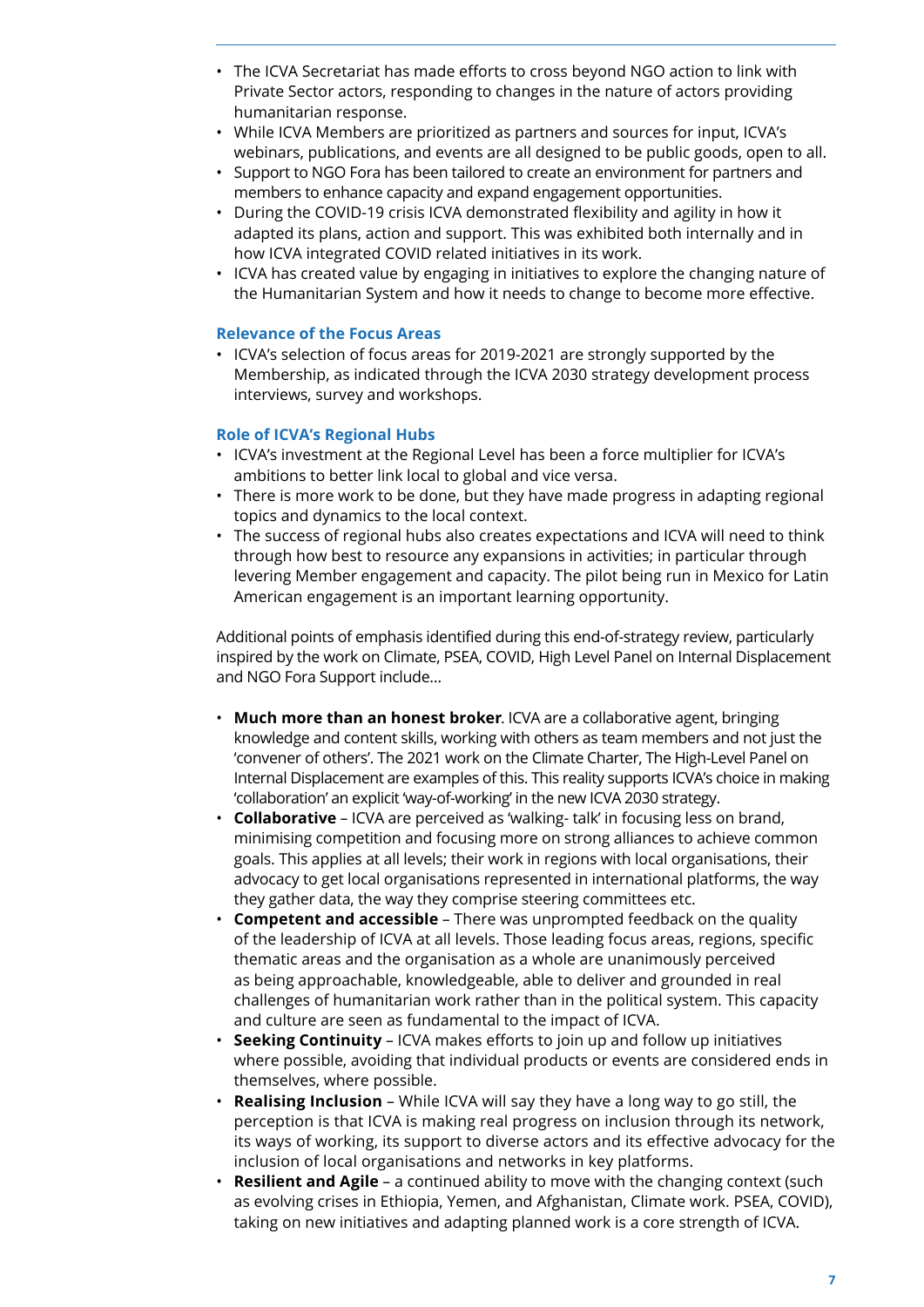## **Strategic Points of Consideration**

The midterm impact study presented the following points of consideration informed by stakeholder inputs and findings.

- **1.** Further consider how to define selected ICVA goals and positions more sharply where it makes sense.
- **2.** When formulating objectives, it is important to align objectives with the mainly indirect impact of ICVA work and to not overstate the direct impact ICVA seeks to achieve.
- **3.** Consider creating a more developed organisational level theory of change (TOC) to replace, consolidate, or complement the theories of change for each focus area.
- **4.** Continue to increase the context specificity of regional directions, working with Member organisations.
- **5.** Consider how increased physical presence in different regions or sub regions may impact public positions.
- **6.** Maintain attention to ensure critical constructive engagement without losing trust.

From ICVA's management response to the mid-strategy review (included in Annex III), it is clear that the team have taken the points seriously and progress has been made.

- On the **objective setting** the team are clearly making efforts to look at outcome and outputs concretely.
- The work on the **theory of change** was considered at some level through the ICVA 2030 finalisation, but considering how ICVA seems to be a key part of the humanitarian 'ecosystem' mapping this out further and showing ICVA seeks to influence or change this ecosystem could be useful.
- Further deepening the **regional level** of ICVA's work has been included as a key element of ICVA 2030 as has the ambition to **grow capacity and reach through Member organisations.**
- ICVA continues to skilfully balance its **collaborative and critical engagement role** between UN, International, NGOs and networks.

Through confidential interviews, the authors of this review invited critical comments on ICVA's impact and how it can improve, but stakeholders interviewed struggled to say much in this regard. The additional points of consideration that emerged include:

- **1. Capacity challenges** ensuring the ICVA are able to find mechanisms to scale their successes through relationships with members as the Secretariat will always have limited capacity to do so.
- **2. Senior staffing and leadership** ICVA's successful leadership model and culture seems to have been an essential element of past successes. Maintaining this culture (being humble, respectful, approachable, collective-goal focussed etc.) and the profiles of staff during turn over will be key to sustained impact as staff and leaders turn over.
- **3. Branding ICVA** Some stakeholders did ask about the brand communication strategy of ICVA and so some explicit discussion on ICVA branding, target audiences and the degree to which this is important for impact could be useful.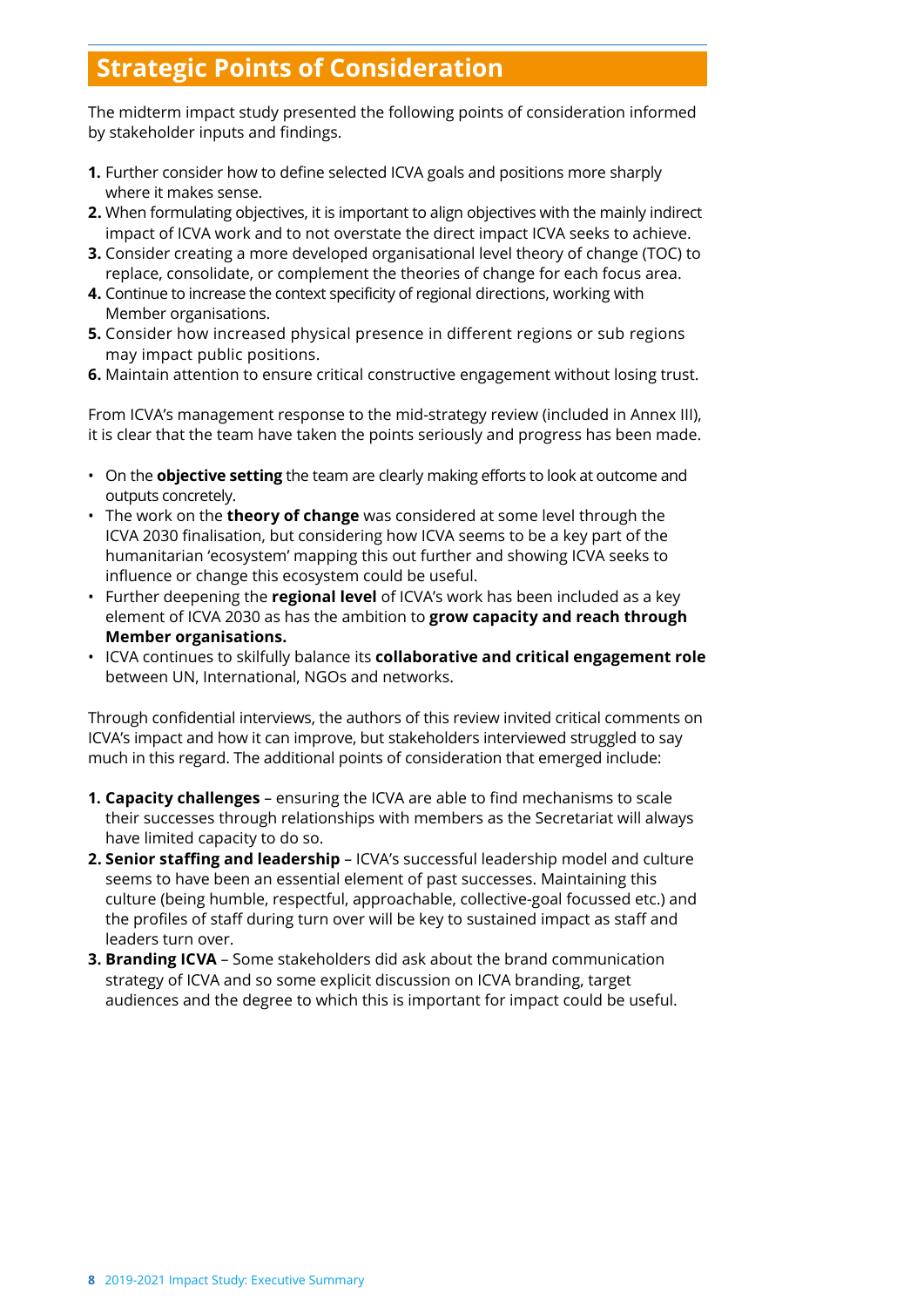## **Conclusion**

This study concludes that ICVA has had significant impact whether viewing their work through the lens of the Focus Areas, the defined ways of working or the documented added value of ICVA. ICVA does not provide direct assistance to affected populations, nor is it a major donor, so its impact has been indirect in a way which is fully in line with the positioning of the network.

ICVA's impact comes in part through the competence and capacity it has on specific areas of work such as finance or forced migration, but its overriding value is how it brings diverse actors together, respects differing views and promotes the power and influence of the collective over that of a single organization.

ICVA is arguably ahead of the field in terms of diversity, but still clearly would like to do better in realizing the value of this diversity and become even more inclusive and equitable in how it works. The regions have been fundamental in enabling ICVA to be closer and better adapted to different contexts and there is still potential to do more whether it be more country specific work, direct state engagement or increasing the local-to-global influencing. Increasing capacity will be a challenge, but there is some potential, in part through internal capacity, but probably more so in expanding collaboration.

This impact study will come across as very positive, but some strengths are also points of fragility. ICVA relies on small highly competent staff within the secretariat, in terms of their knowledge and skills but also the culture in which they operate. Their successes also raise expectations or desire for more, whether it in scope or in geographical coverage (e.g., more country engagement) and finding the best way to meet demand, without secretariat growth and with compromising quality will have its challenges.

Referring to the previous impact study (2015-2018 Strategy) done by Sandstone Consulting, concern was expressed about ICVA being spread to thinly across too many areas. ICVA's choices of focus areas has helped provide greater clarity of what their core business is compared to strategies of that past. That said, there is still a need to prioritize and avoid overload. Another point raised in past studies was the need for theories of change (TOC); while efforts were made at the focus area level ICVA might still benefit from an organizational level TOC to complement this. This would create a compelling narrative that would build cohesion internally and enable a clearer understanding of ICVA's approach externally.

COVID-19 proved the relevance and importance of much of ICVA's ongoing activities and initiatives across the focus areas. With support from the ICVA Secretariat, ICVA members have continued delivering on the ground despite the additional challenges brought on by the pandemic. As a collective, they also successfully influenced and drafted global policies for more solidarity and social justice.

ICVA has enormous reach and covers a lot of ground considering the size of the organization and budget. While expectations by members and other stakeholders on ICVA keep increasing, ICVA operates with limited resources considering its scope, which puts a lot of pressure on the existing staff especially during disruptive times, ICVA has managed well, but sustaining the quality of work and meeting ambitions will require stable resourcing from supporters as well as strong collaborations with and between Members.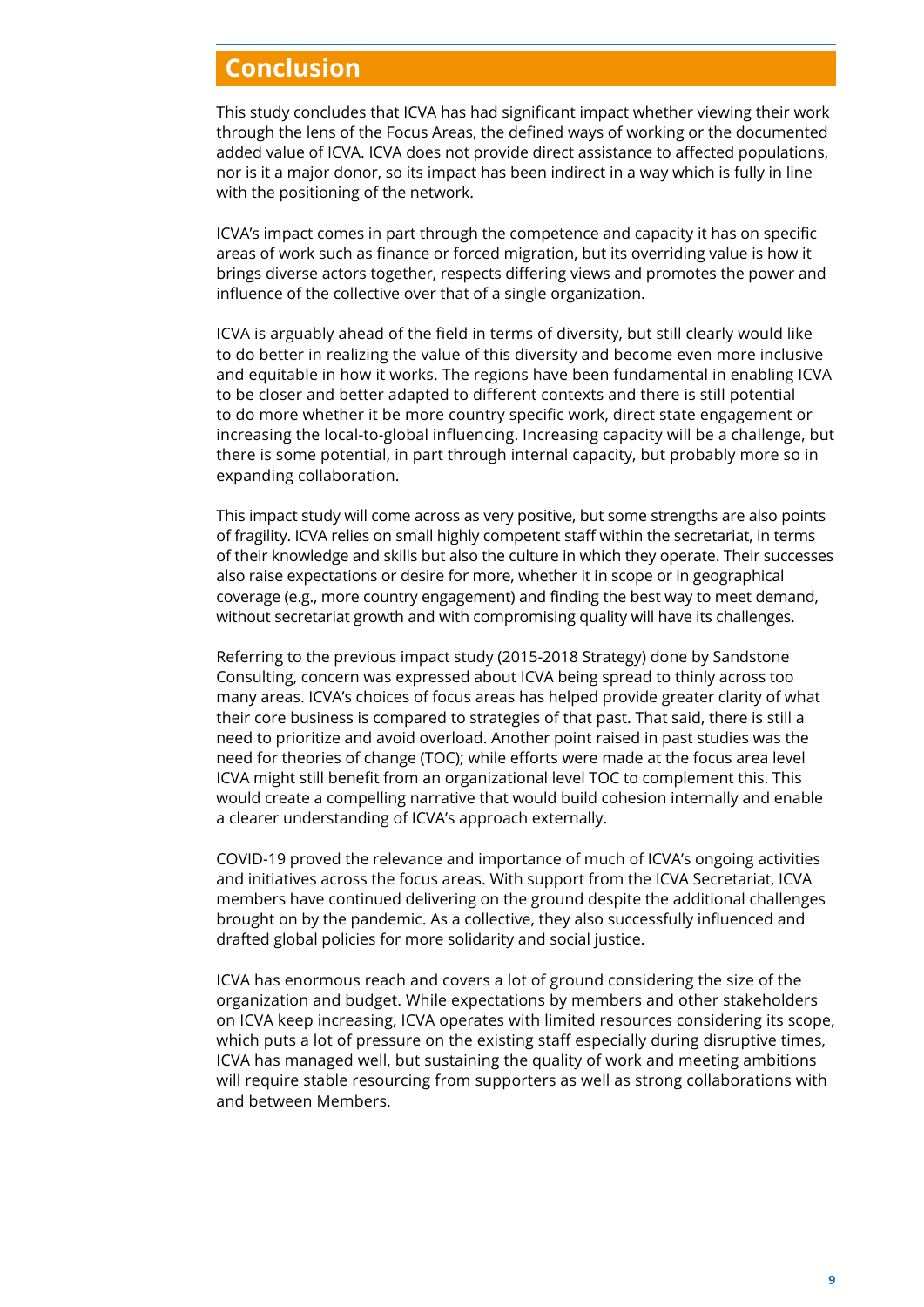## **Looking Forward**

In 2021 ICVA approved the ICVA 2030 Strategy. This was a deep and inclusive process looking beyond their usual three-year horizon with over 90 percent of members having taken part in the consultations through interviews, meetings, workshops, videos, regional meetings and thematic workshops, and a survey. External stakeholders, other NGO networks and UN agencies also contributed to this strategic vision. The analysis of the external context, understanding of collective impact, and the vision for change are all a result of these collective inputs.

A number of points picked up during the mid-term resonate with choices made in the 2030 strategy such as realising diversity equity and inclusion as a means to increase impact, the relevance of regions, levering off member capacity, building on environmental and PSEA work and deepening the collaborative nature of ICVA's work. The strategy defines the organisation ICVA aspires to become in order to best deliver its role and also retains some of the key focus areas, which makes sense considering past success and also. That said, if ICVA is successful in creating a more local-to-global dynamic through contextualised approaches implemented through regional offices, regional rather than focus areas might be better pillars around which to describe impact.

Hopefully, this final version of the impact study will provide added reflection as ICVA looks forward to its desired impact in the years ahead.

## **Full Impact Study Report**

The full report includes case studies and detailed findings. It is available at: **https://www.icvanetwork.org/resource/impact-study-2019-2021/**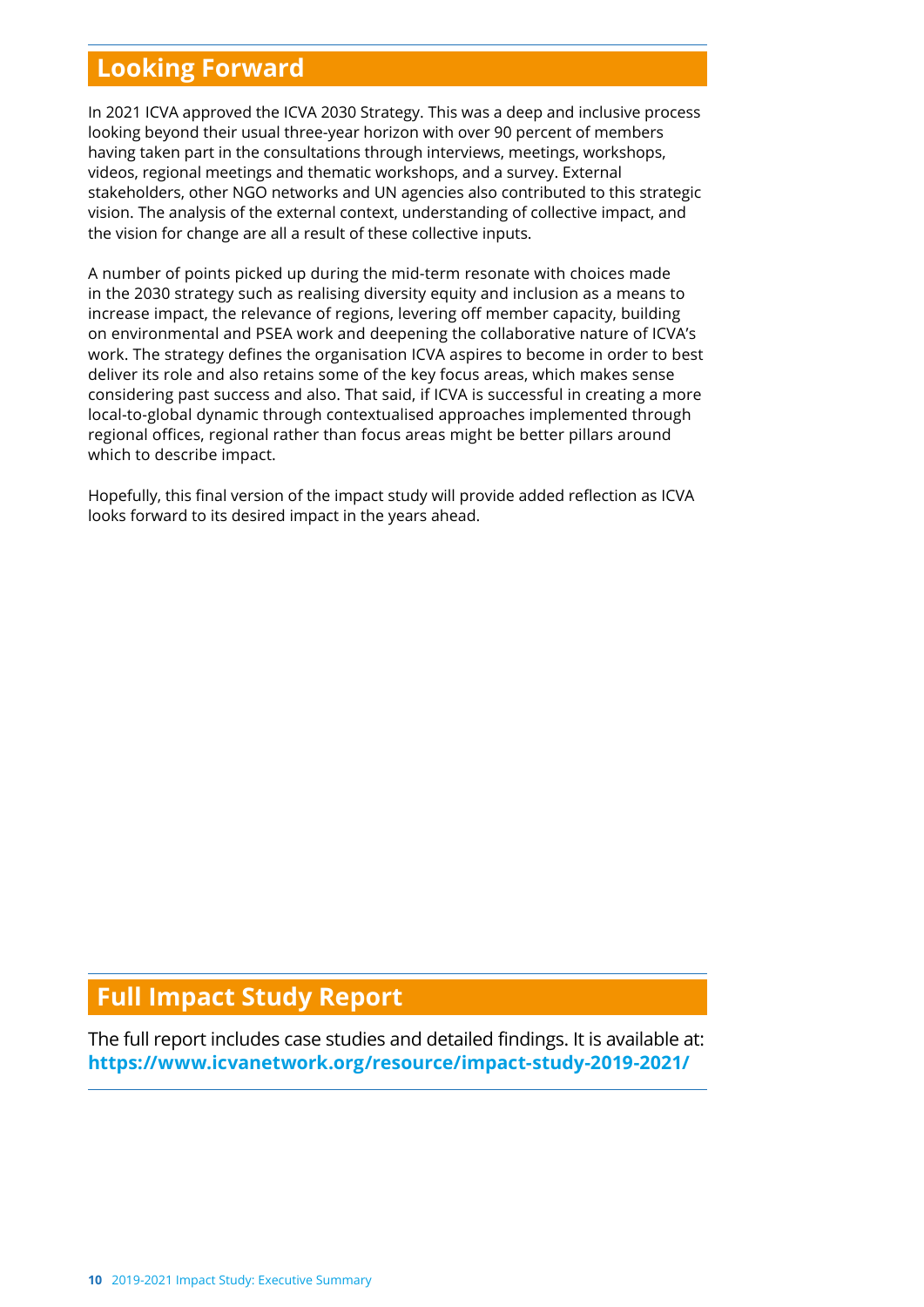